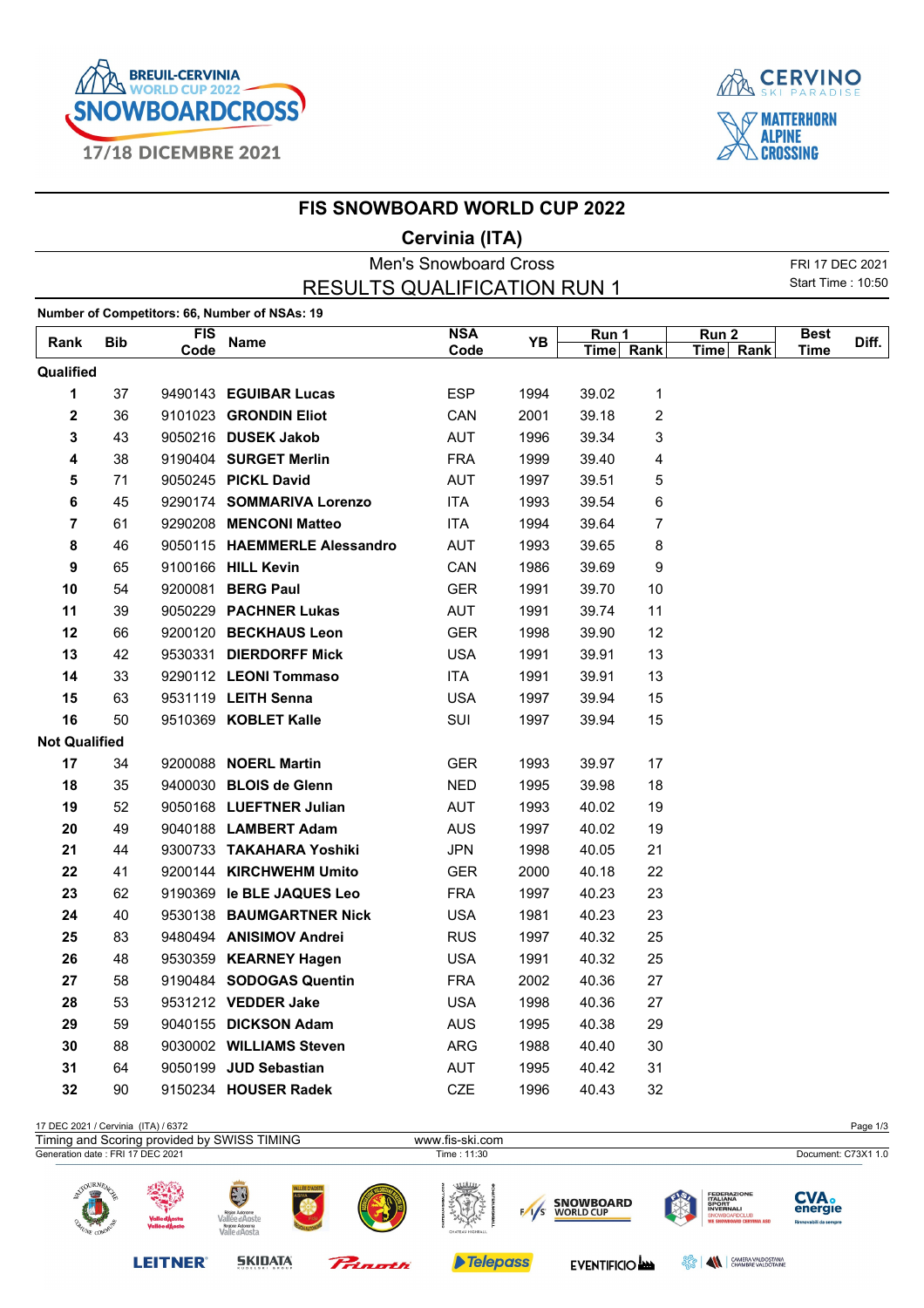| <b>FIS SNOWBOARD WORLD CUP 2022</b> |  |  |
|-------------------------------------|--|--|
|-------------------------------------|--|--|

## **Cervinia (ITA)**

|                                                         | <b>Men's Snowboard Cross</b> |      |                          |            |      |             |      |           |             | FRI 17 DEC 2021 |  |  |
|---------------------------------------------------------|------------------------------|------|--------------------------|------------|------|-------------|------|-----------|-------------|-----------------|--|--|
| Start Time: 10:50<br><b>RESULTS QUALIFICATION RUN 1</b> |                              |      |                          |            |      |             |      |           |             |                 |  |  |
|                                                         |                              | FIS  |                          | <b>NSA</b> | YB   | Run 1       |      | Run 2     | <b>Best</b> | Diff.           |  |  |
| Rank                                                    | <b>Bib</b>                   | Code | Name                     | Code       |      | <b>Time</b> | Rank | Time Rank | <b>Time</b> |                 |  |  |
| 33                                                      | 57                           |      | 7535002 DEIBOLD Alex     | <b>USA</b> | 1986 | 40.48       | 33   |           |             |                 |  |  |
| 34                                                      | 76                           |      | 9290155 GODINO Michele   | <b>ITA</b> | 1992 | 40.51       | 34   |           |             |                 |  |  |
| 35                                                      | 75                           |      | 9290328 FERRARI Filippo  | <b>ITA</b> | 1999 | 40.51       | 34   |           |             |                 |  |  |
| 36                                                      | 47                           |      | 9040077 BOLTON Cameron   | <b>AUS</b> | 1990 | 40.55       | 36   |           |             |                 |  |  |
| 37                                                      | 78                           |      | 9480641 DONSKIKH Daniil  | <b>RUS</b> | 2001 | 40.58       | 37   |           |             |                 |  |  |
| 38                                                      | 72                           |      | 9490241 ROMERO Alvaro    | <b>ESP</b> | 2003 | 40.61       | 38   |           |             |                 |  |  |
| 39                                                      | 85                           |      | 9190459 HERPIN Guillaume | <b>FRA</b> | 2001 | 40.62       | 39   |           |             |                 |  |  |
| 40                                                      | 80                           |      | 9531185 LACROIX Mike     | <b>USA</b> | 1998 | 40.62       | 39   |           |             |                 |  |  |
| 41                                                      | 51                           |      | 9100583 MOFFATT Liam     | CAN        | 1997 | 40.62       | 39   |           |             |                 |  |  |
| 42                                                      | 69                           |      | 9190316 VUAGNOUX Ken     | <b>FRA</b> | 1995 | 40.63       | 42   |           |             |                 |  |  |
| 43                                                      | 82                           |      | 9510384 LUBASCH Nicola   | SUI        | 1998 | 40.67       | 43   |           |             |                 |  |  |
| 44                                                      | 95                           |      | 9120101 YE Kangjia       | <b>CHN</b> | 2002 | 40.72       | 44   |           |             |                 |  |  |
| 45                                                      | 55                           |      | 9040149 HUGHES Jarryd    | <b>AUS</b> | 1995 | 40.84       | 45   |           |             |                 |  |  |
| 46                                                      | 70                           |      | 9510336 WATTER Nick      | SUI        | 1995 | 40.85       | 46   |           |             |                 |  |  |
| 47                                                      | 73                           |      | 9150149 KUBICIK Jan      | CZE        | 1996 | 40.96       | 47   |           |             |                 |  |  |
| 48                                                      | 77                           |      | 9100660 BICHON Evan      | CAN        | 1998 | 41.00       | 48   |           |             |                 |  |  |
| 49                                                      | 60                           |      | 9510380 BITSCHNAU Pascal | SUI        | 1998 | 41.04       | 49   |           |             |                 |  |  |
| 50                                                      | 79                           |      | 9220109 NIGHTINGALE Huw  | <b>GBR</b> | 2001 | 41.07       | 50   |           |             |                 |  |  |
| 51                                                      | 86                           |      | 9050236 KROH Andreas     | <b>AUT</b> | 1998 | 41.19       | 51   |           |             |                 |  |  |
| 52                                                      | 94                           |      | 9190517 TOMAS Julien     | <b>FRA</b> | 2004 | 41.31       | 52   |           |             |                 |  |  |
| 53                                                      | 87                           |      | 9050287 POWONDRA Felix   | AUT        | 2002 | 41.31       | 52   |           |             |                 |  |  |
| 54                                                      | 92                           |      | 9190426 GATTAZ Benjamin  | <b>FRA</b> | 1999 | 41.32       | 54   |           |             |                 |  |  |
| 55                                                      | 67                           |      | 9530557 PERLE Michael    | <b>USA</b> | 1994 | 41.39       | 55   |           |             |                 |  |  |
| 56                                                      | 74                           |      | 9100932 GRAHAM Colby     | CAN        | 2001 | 41.49       | 56   |           |             |                 |  |  |
| 57                                                      | 91                           |      | 9290410 COLTURI Niccolo  | ITA        | 2003 | 41.65       | 57   |           |             |                 |  |  |
| 58                                                      | 84                           |      | 9050250 DORNHOFER Marco  | <b>AUT</b> | 1999 | 41.69       | 58   |           |             |                 |  |  |
| 59                                                      | 68                           |      | 9320183 WOO Jin          | <b>KOR</b> | 2001 | 41.70       | 59   |           |             |                 |  |  |
| 60                                                      | 89                           |      | 9531433 HAMEL Tyler      | <b>USA</b> | 2004 | 41.81       | 60   |           |             |                 |  |  |
| 61                                                      | 81                           |      | 9040236 DENT Declan      | AUS        | 2000 | 41.93       | 61   |           |             |                 |  |  |
| 62                                                      | 93                           |      | 9200179 CONRADT Niels    | <b>GER</b> | 2002 | 41.95       | 62   |           |             |                 |  |  |
| 63                                                      | 98                           |      | 9290390 ABBATI Luca      | <b>ITA</b> | 2002 | 42.04       | 63   |           |             |                 |  |  |
| 64                                                      | 97                           |      | 1084976 BETHONICO Noah   | <b>BRA</b> | 2003 | 42.05       | 64   |           |             |                 |  |  |
| 65                                                      | 96                           |      | 9040237 DENT Kobi        | <b>AUS</b> | 2000 | 42.57       | 65   |           |             |                 |  |  |
|                                                         | 56                           |      | 9190386 BOZZOLO Loan     | <b>FRA</b> | 1999 | <b>DNS</b>  |      |           |             |                 |  |  |